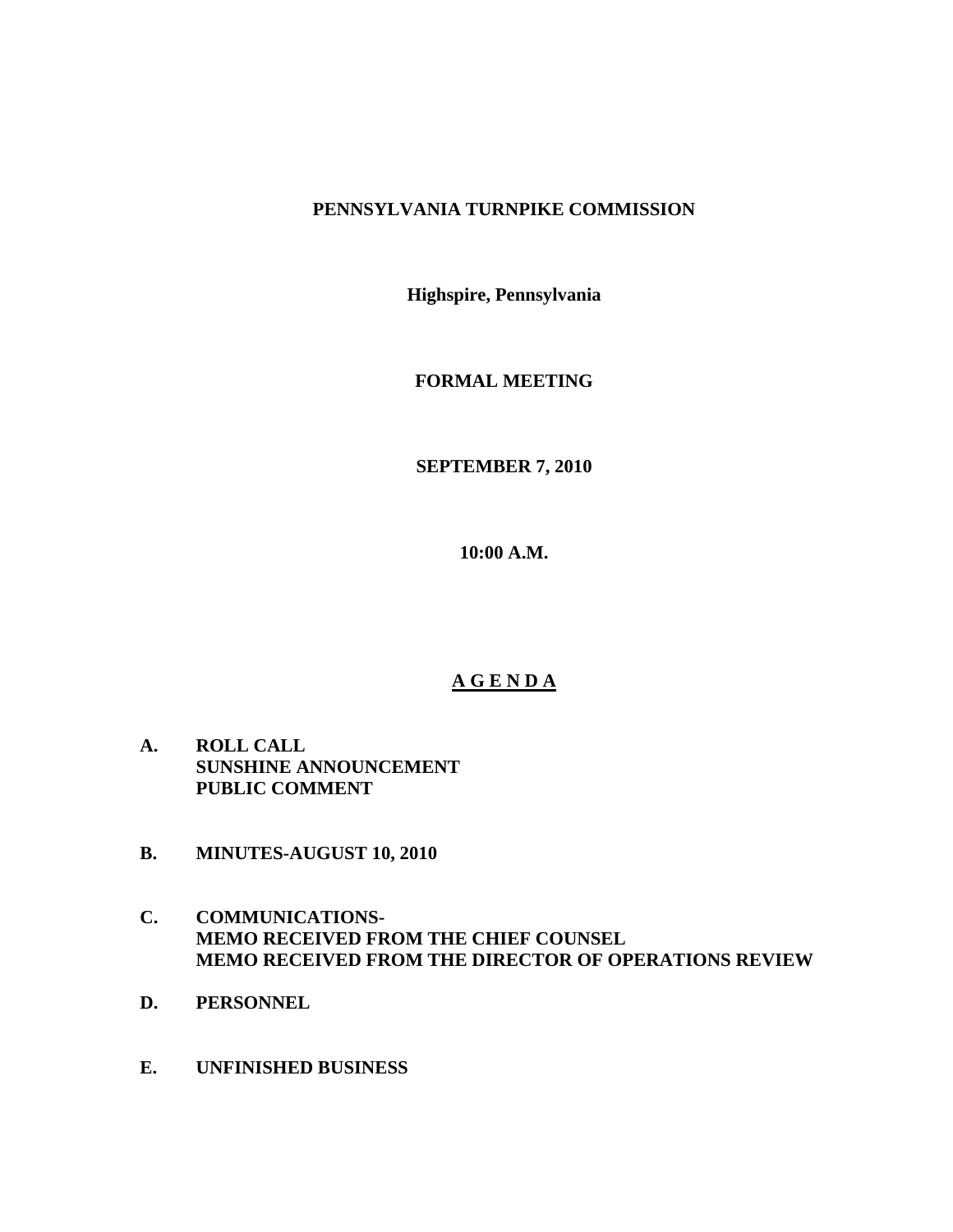- **1. Adopt the Resolution ratifying the reinvestments, liquidations and purchases of securities with available cash, as described in the memo from the Assistant Chief Financial Officer dated August 26, 2010.**
- **2. Approve the negotiation and execution of the Amendments, a Work Order and an Agreement for the items listed in memos "a" through "c":** 
	- **a. Amendment to our agreement with The Gordian Group for their work as our Job Order Contracting program consultant, to exercise our option to renew the agreement for three (3) year; at a total additional cost of \$600,000.00;**
	- **b. Work Order #24 with TransCore to provide labor, material equipment and project management to equip twelve (12) lanes with Fare Collection and E-ZPass equipment at Ramp Plazas M22 and M26 on the Mon/Fayette Expressway; at a not-to-exceed amount of \$2,874,483.00;**
	- **c. Amendment to our agreement with I.B. Abel, Inc. for infrastructure cabling and communication systems, to fund the contract to meet cabling requests for 2010/2011; at an additional cost of \$ 390,000.00.**
- **3. Approve the Right-of-Way Requests for the items listed in memos "a" through "k":** 
	- **a. Approve an Agreement of Sale and a temporary construction easement between the Commission and CGR Properties for each to transfer property (due to discrepancy in the property boundaries), necessary for construction of the wetlands mitigation site as part of the I-95 Interchange Project; authorize the appropriate Commission officials to execute the agreement, deed and all other closing documents that may be required;**
	- **b. Authorize the settlement of Right-of-Way #6416-E, a temporary construction easement, necessary for the total reconstruction project from MP A20.00 to MP A30.00, by issuing settlement payment in the amount of \$10,000.00 plus Section 710 damages; representing additional funds needed to settle; authorize the appropriate Commission officials to execute the temporary construction easement, authorize payment of settlement funds to the property owner is contingent upon the delivery of an executed settlement agreement and general release as prepared by the Legal Department;**
	- **c. Authorize the settlement of Right-of-Way #6416-G, a temporary construction easement, necessary for the total reconstruction project from MP A20.00 to MP A30.00, by issuing settlement payment in the amount of \$4,000.00 plus Section 710 damages; representing additional funds needed to settle; authorize the appropriate Commission officials to execute the temporary construction easement, authorize payment of settlement funds to the**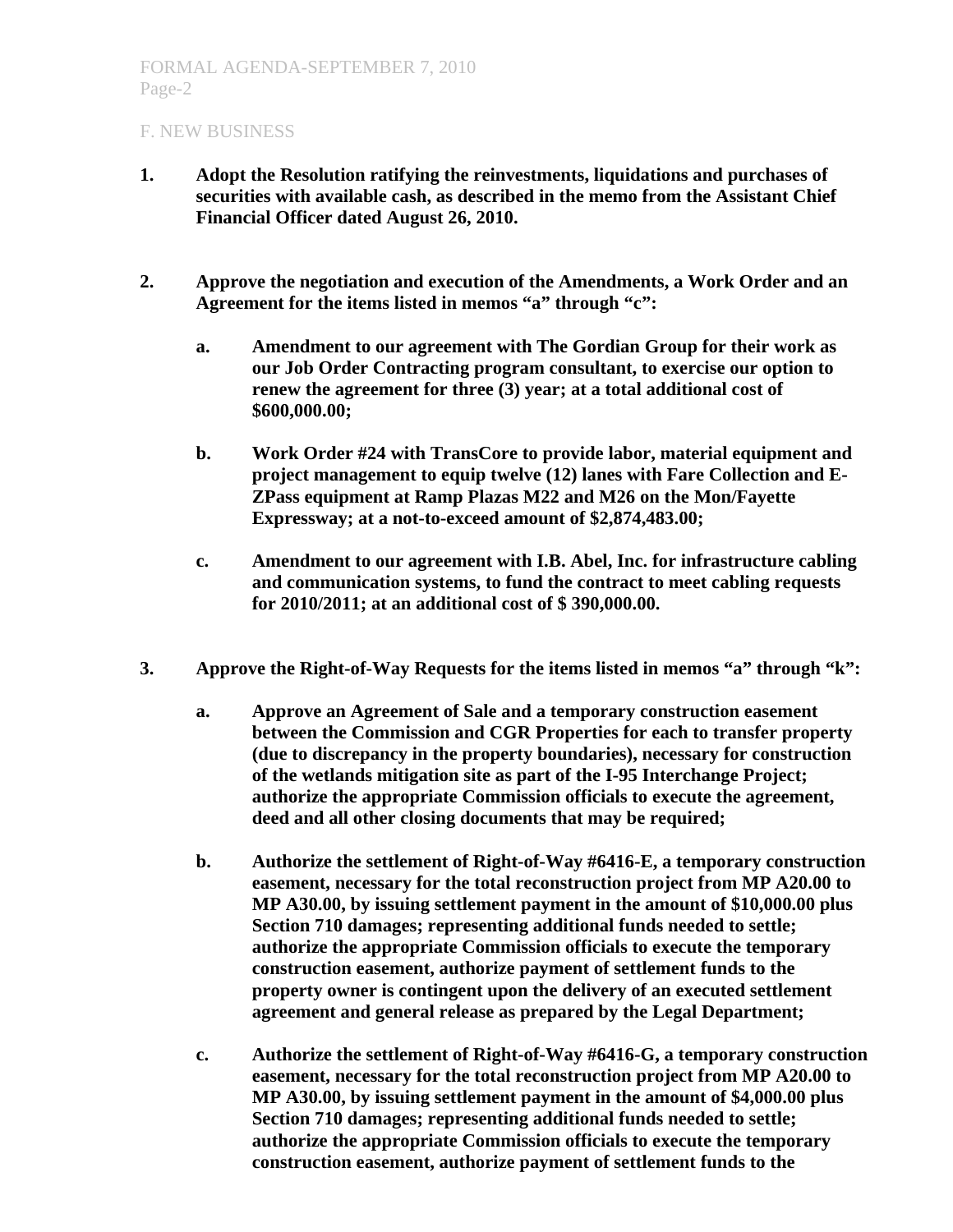**property owner is contingent upon the delivery of an executed settlement agreement and general release as prepared by the Legal Department;** 

- **d. Authorize the settlement of Right-of-Way #6416-F, a temporary construction easement, necessary for the total reconstruction project from MP A20.00 to MP A30.00, by issuing settlement payment in the amount of \$7,000.00 plus Section 710 damages; representing additional funds needed to settle; authorize the appropriate Commission officials to execute the temporary construction easement, authorize payment of settlement funds to the property owner is contingent upon the delivery of an executed settlement agreement and general release as prepared by the Legal Department;**
- **e. Adopt the proposed Property Acquisition Resolution for Right-of-Way #6492-A, a partial take parcel, necessary for the total reconstruction project from MP A20.00 to MP A30.00; authorize payment of Estimated Just Compensation in the amount of \$258,000.00, payable to Stevens & Lee, P.C., Escrow Agent; and authorize payment of statutory damages and costs as calculated by the Legal Department and approved by the Chief Executive Officer;**
- **f. Adopt the proposed Property Acquisition Resolution for Right-of-Way #6070-J, a total take parcel, necessary for the roadway and bridge reconstruction project from MP 319.00 to MP 326.00; authorize payment of Estimated Just Compensation in the amount of \$625,000.00, payable to Buckley, Brion, McGuire, Morris & Sommer, LLP, Escrow Agent; and authorize payment of statutory damages and costs as calculated by the Legal Department and approved by the Chief Executive Officer;**
- **g. Adopt the proposed Property Acquisition Resolution for Right-of-Way #6059-D, a total take parcel, necessary for the roadway and bridge reconstruction project from MP 319.00 to MP 326.00; authorize payment of Estimated Just Compensation in the amount of \$385,000.00, payable to Buckley, Brion, McGuire, Morris & Sommer, LLP, Escrow Agent; and authorize payment of statutory damages and costs as calculated by the Legal Department and approved by the Chief Executive Officer;**
- **h. Authorize the acquisition of Right-of-Way #17944, a total take parcel, necessary for construction of the Southern Beltway Project (US 22 to I-79), by issuing payment in the amount of \$211,237.62, payable to Urban Settlement Company, Escrow Agent; representing fair market value, prorated taxes, housing supplement and recording fees; authorize the appropriate Commission officials to execute the agreement of sale, authorize the payment of additional statutory damages as calculated by the Legal Department and approved by the Chief Executive Officer, and payment of the fair market value to the property owners is contingent upon the delivery of a deed prepared by the Legal Department;**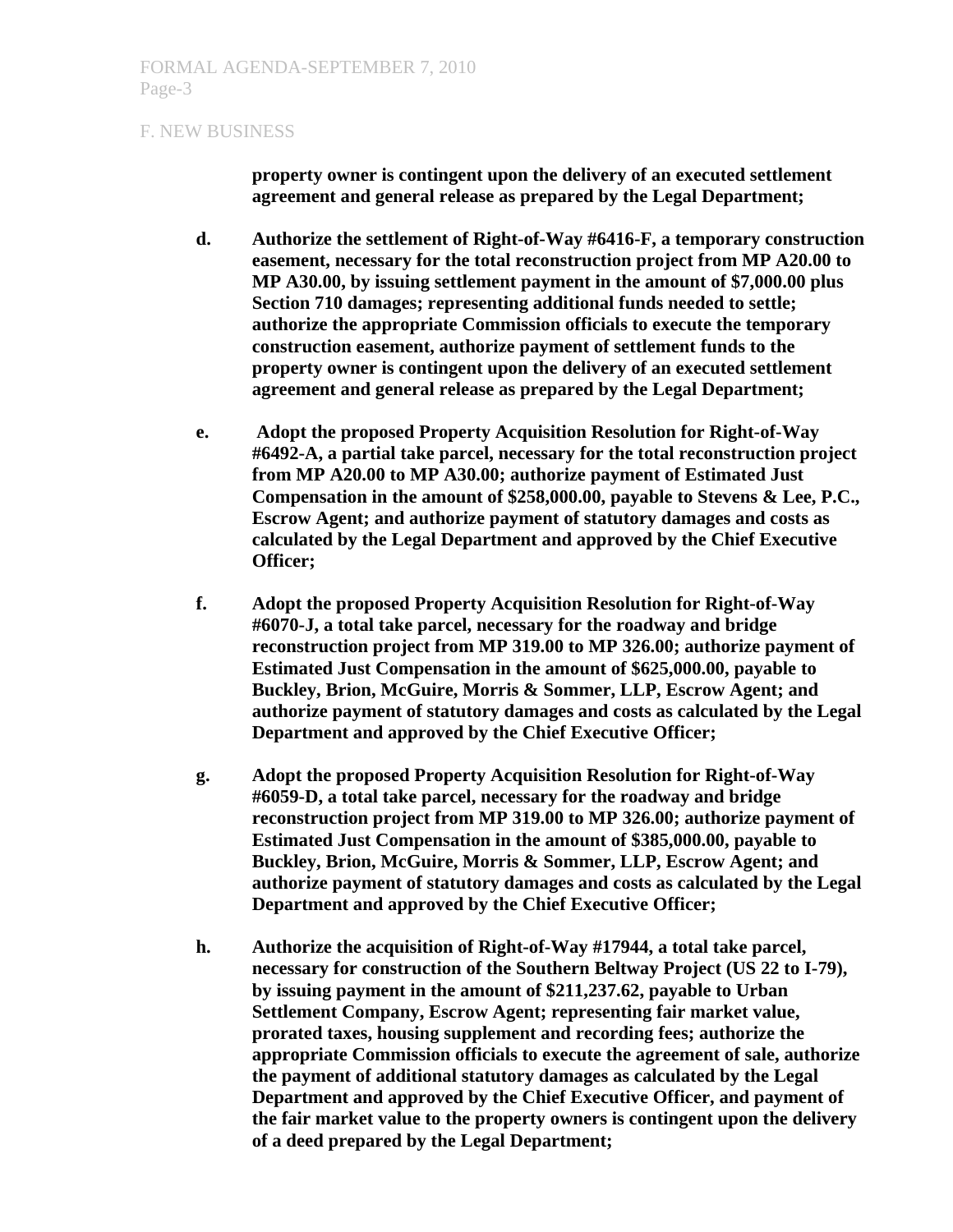- **i. Authorize the acquisition of Right-of-Way #17940, a total take parcel, necessary for construction of the Southern Beltway Project (US 22 to I-79), by issuing payment in the amount of \$243,961.84, payable to Urban Settlement Company, Escrow Agent; representing fair market value, prorated taxes and recording fees; authorize the appropriate Commission officials to execute the agreement of sale, authorize the payment of additional statutory damages as calculated by the Legal Department and approved by the Chief Executive Officer, and payment of the fair market value to the property owner is contingent upon the delivery of a deed prepared by the Legal Department;**
- **j. Authorize the acquisition of Right-of-Way #6078-L, a total take parcel, necessary for the roadway and bridge reconstruction from MP 319.00 to MP 326.00, by issuing payment in the amount of \$669,374.54, payable to City Line Abstract Co., Escrow Agent; representing fair market value, prorated taxes, recording fees, housing supplement and closing costs; authorize the appropriate Commission officials to execute the agreement of sale, authorize the payment of additional statutory damages as calculated by the Legal Department and approved by the Chief Executive Officer, and payment of the fair market value to the property owners is contingent upon the delivery of a deed prepared by the Legal Department;**
- **k. Adopt the proposed Property Acquisition Resolution for Right-of-Way #6066-C, a total take parcel, necessary for the roadway and bridge reconstruction project from MP 319.00 to MP 326.00; authorize payment of Estimated Just Compensation in the amount of \$275,000.00, payable to Buckley, Brion, McGuire, Morris & Sommer, LLP, Escrow Agent; and authorize payment of statutory damages and costs as calculated by the Legal Department and approved by the Chief Executive Officer.**
- **4. Approve advertising and authorize the execution of the agreements for the items**  listed in memos "a" and "b":
	- **a. Engineering Feasibility Study for the conversion of the toll collection system to an All Electronic Toll (AET) system;**
	- **b. Two (2) on-call drilling subsurface and sampling contracts to perform drilling services systemwide, at a not-to-exceed amount of \$600,000.00 each or three (3) years, whichever occurs first; and authorize the preparation and execution of the agreements.**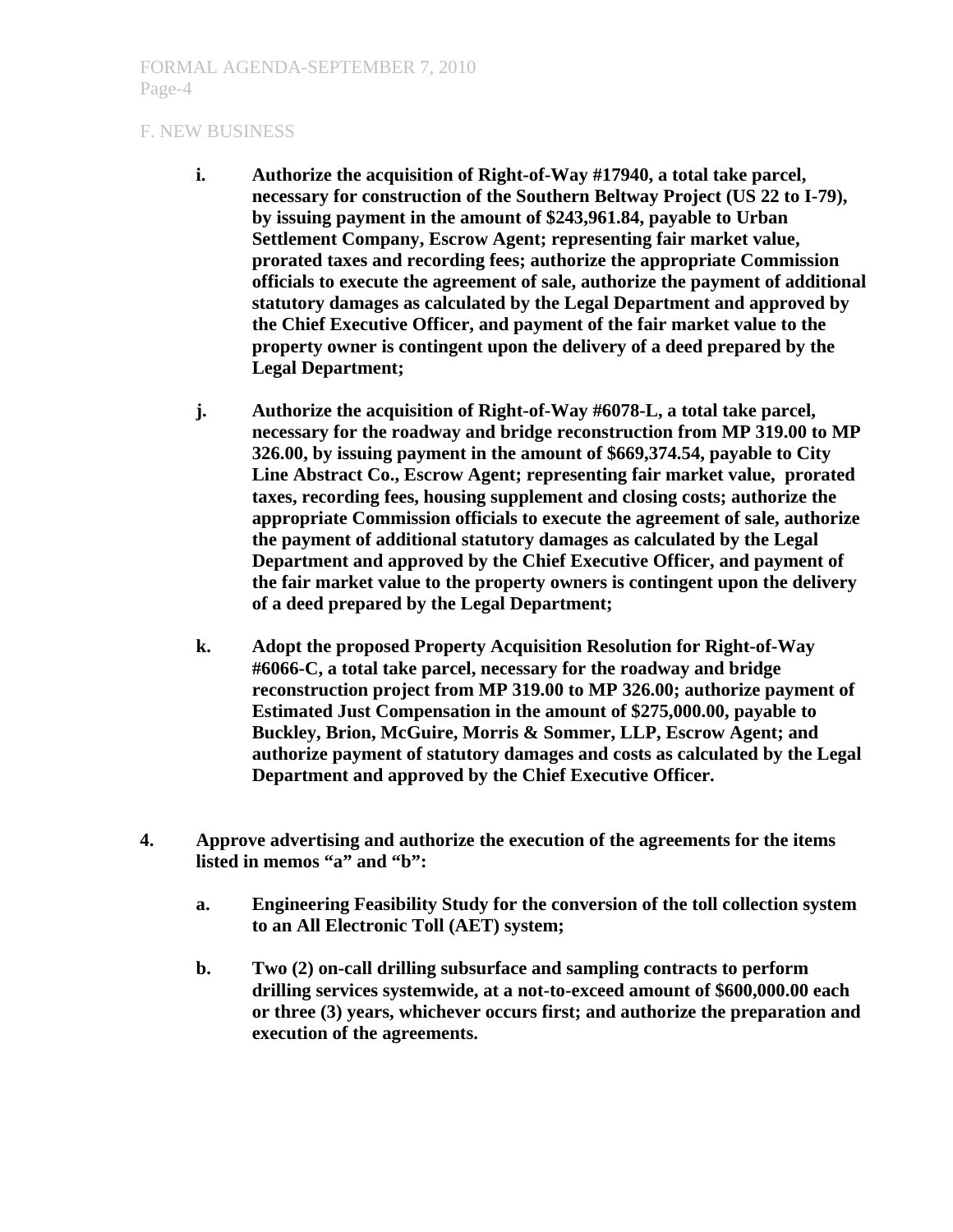**5. Approve the Award of Bids, the Renewal of an award and the Issuance of Purchase Orders for the items listed in memos "a" through "e":** 

| a. | Sodium Chloride, to the lowest responsive and responsible bidders: |                 |
|----|--------------------------------------------------------------------|-----------------|
|    | <b>Cargill Inc-Deicing Technology</b>                              | \$9,156,000.00  |
|    | <b>American Rock Salt Co LLC</b>                                   | \$1,378,000.00  |
|    | <b>Bid Award</b>                                                   | \$10,534,000.00 |
|    | Plus 25% contingency                                               | \$2,633,500.00  |
|    | <b>TOTAL AWARD:</b>                                                | \$13,167,500.00 |

- **b. Exercising our option to renew for one year, the purchase order for motor oil and lubricants with PPC Lubricants, Inc.; at an additional annual cost of \$155,500.00;**
- **c. Antenna Lane Kits and Badger Readers to Mark IV IVHS, Inc., the vendor selected by the Interagency Group (IAG), for a total award \$152,754.93. This pricing reflects the seven-year pricing structure agreed upon with Mark IV, IVHS, Inc.;**
- **d. Twenty-nine (29) Omron STI Light Curtains to Omron Scientific Technologies, Inc.; at a total award of \$178,321.00;**
- **e. E-ZPass equipment (FPT interior and exterior tags), to Mark IV IVHS, Inc., the vendor selected by the Interagency Group (IAG), for a total award of \$5,417,190.00. This pricing reflects the seven-year pricing structure agreed upon with Mark IV, IVHS, Inc.**
- **6. Approve the Award of Contracts for the items listed in memos "a" through "d":** 
	- **a. Contract #C-000.00R001-3-02 for bituminous resurfacing from MP C0.00 to C1.51, to the lowest responsive and responsible bidder, New Enterprise Stone & Lime Co., Inc.; at a not-to-exceed amount of \$1,589,598.24, with a contingency amount of \$75,000.00;**
	- **b. Contract #T-355.00P001-3-03 for the replacement of Bridge DB-234 and DB-247 at MP 352.97 and MP 357.10, respectively; to the lowest responsive and responsible bidder, James J. Anderson Construction Co., Inc.; at a not-toexceed amount of \$9,739,600.30, with a contingency amount of \$500,000.00;**
	- **c. Contract #EN-00088-03-11 for roadway and miscellaneous repairs between MP 75.39 and MP 179.44, to the lowest responsive and responsible bidder, New Enterprise Stone and Lime Co. Inc.; at a not-to-exceed amount of \$2,000,000.00;**
	- **d. Contract #EN-00088-03-12 for milling and paving between MP 187.31 and MP 187.80, to the lowest responsive and responsible bidder, New Enterprise**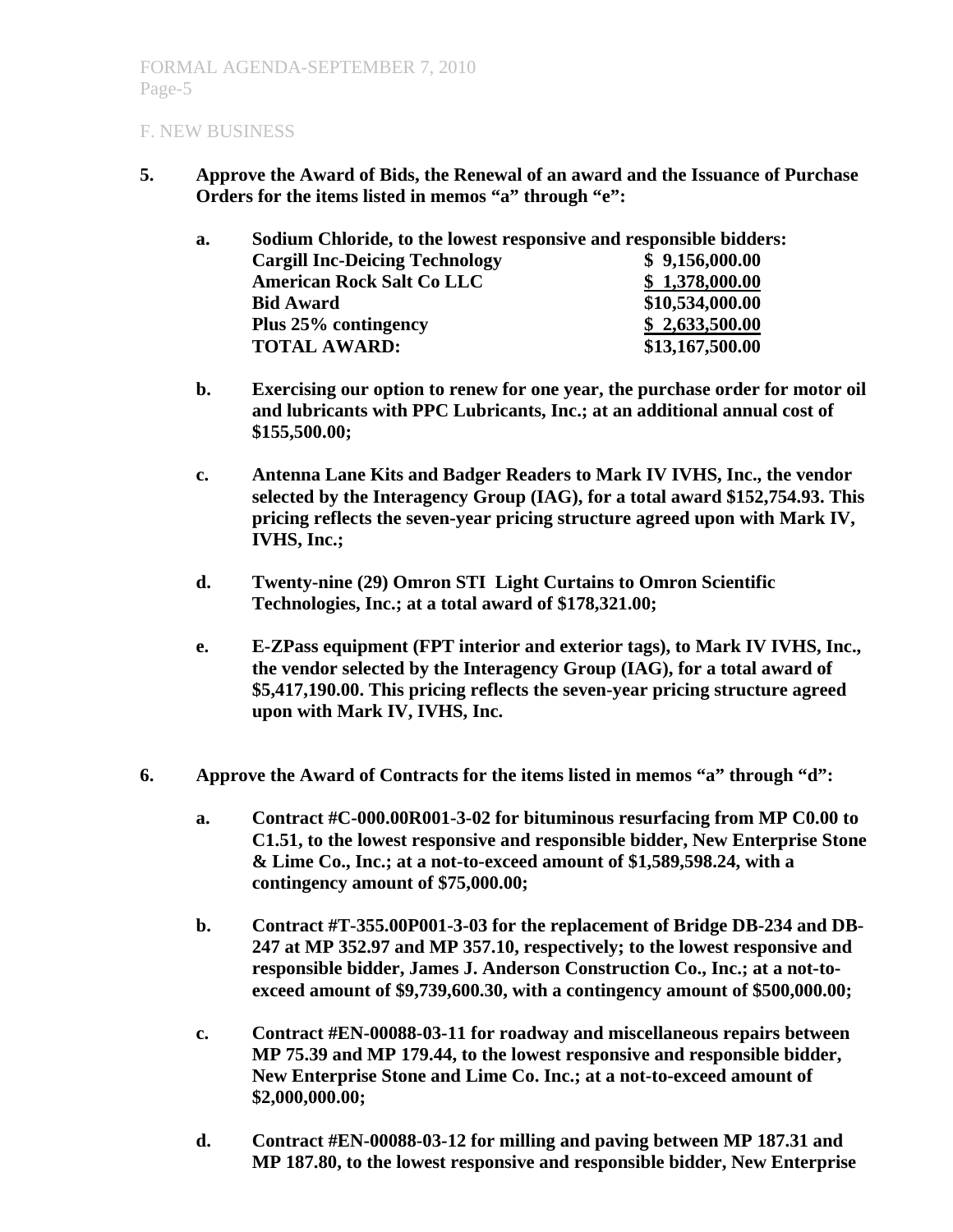**Stone & Lime Co., Inc.; at a not-to-exceed amount of \$348,904.00, with a contingency amount of \$20,000.00.** 

- **7. Authorize payment for the invoices as listed in memos "a" and "b":** 
	- **a. 2010 Notice of Assessment from the Bureau of Workers' Compensation at the Department of Labor and Industry, for the Uninsured Employers Guaranty Fund, in the amount of \$2,538.00;**
	- **b. Reimbursement to the New Jersey Turnpike Authority (NJTA), to reimburse the Authority for the construction and construction management services for perimeter security on the Delaware River Bridge. The Commission would be responsible for the costs on the Pennsylvania side of the Bridge only; at a notto-exceed amount of \$700,000.00.**
- **8. Approve the write-off of the balance of \$28,170.10 for Property Damage Claim #DC-984.**

## **ITEMS ADDED TO THE FORMAL AGENDA**

#### **FINAL SELECTION**

- **F-9 Approve the consultant selection recommendations from the Technical Review Committee and authorize the negotiation and execution of a contract with the first firm listed for the items in memos "a" through "c":** 
	- **a. Construction inspection/project management services and as-directed preconstruction services for roadway and bridge reconstruction between MP 215.00 and MP 227.00; at a not-to-exceed amount of \$15,000,000.00 Reference #3-210 ALCM, LLC**

**Trumbull Construction Management Services TIE TRC Engineers, Inc.** 

 **Erdman Anthony** 

**b. Traffic and revenue/traffic engineering related services on an open-end basis systemwide, at a not-to-exceed amount of \$2,000,000.00** 

> **Reference #3-211 Wilbur Smith Associates, Inc. Jacobs Engineering Group, Inc. Stantec Consulting Services, Inc. HDR Engineering, Inc.**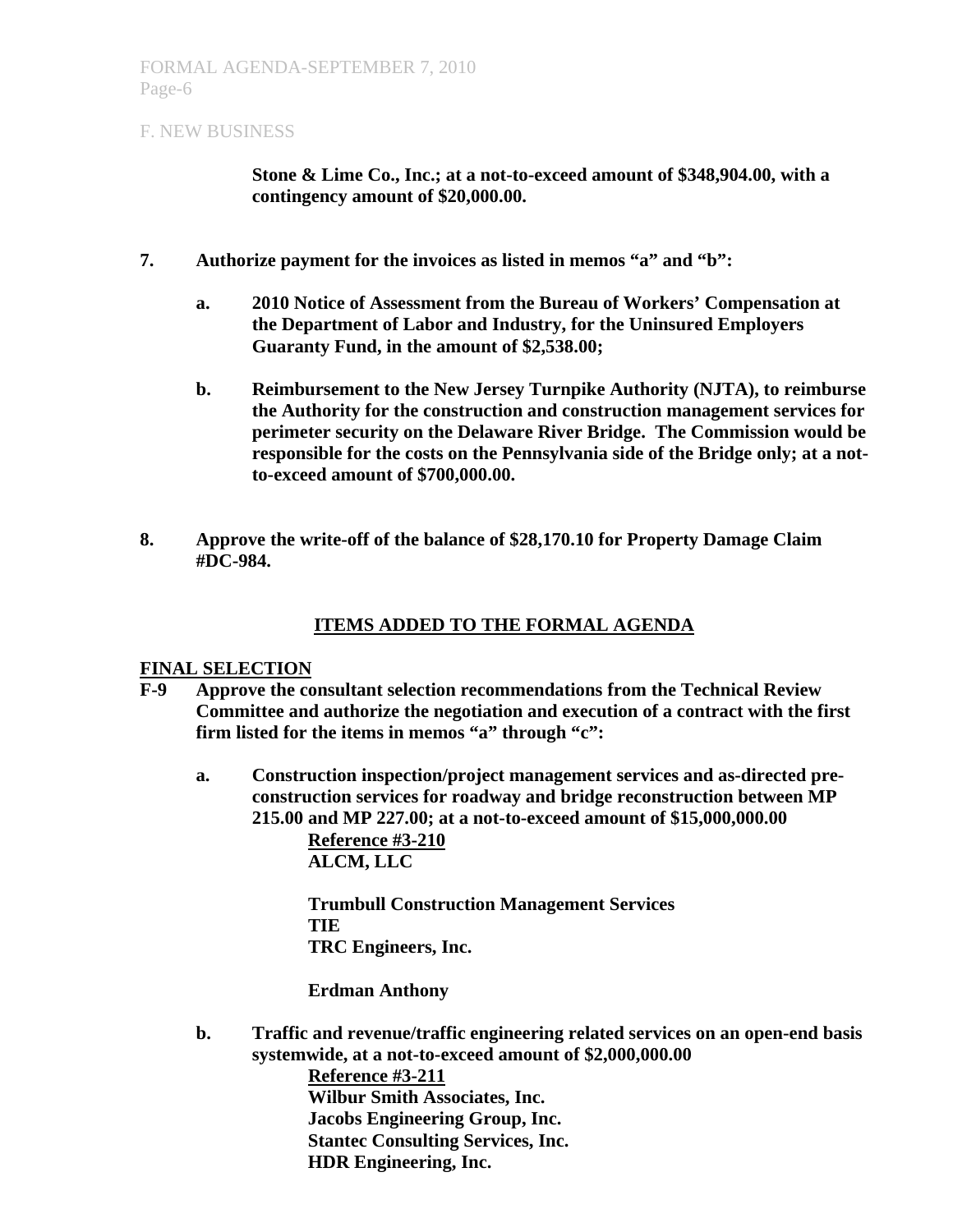**c. Various geotechnical-engineering services on an open-end basis systemwide, at a not-to-exceed amount of \$500,000.00** 

> **Reference #3-212 Geo Mechanics, Inc. American Geotechnical & Environmental Services, Inc. Geo Structures, Inc.**

#### **SUPPLEMENTS**

- **F-10 Approve the preparation and execution of the Supplemental Agreements as listed in**  memos "a" and "b":
	- **a. Supplemental Agreement #8 with KCI Technologies, Inc. for environmental services for the I-95/I-276 Interchange project, for an increase of \$900,000.00; increasing the not-to-exceed amount to \$14,780,347.06;**
	- **b. Supplemental Agreement with GAI Consultants for storage tank program services, for an increase of \$500,000.00; increasing the not-to-exceed amount to \$2,000,000.00.**

#### **CHANGE ORDER**

**F-11 Approve Change Order #5 for Contract #02-073-RC2H with Wohlsen Construction Company for the Trevose Maintenance Facility relocation project, for an increase of \$125,833.94; increasing the not-to-exceed amount to \$18,190,248.37.**

## **CHANGE ORDERS AND FINAL PAYMENTS**

- **F-12 Approve the Change Orders and Final Payments for the items listed in memos "a" through "d":** 
	- **a. Change Order #1 and Final Payment for Contract #A-087.00P001-3-02 with Loftus Construction, Inc. for design/build project for the partial replacement of Bridge NB-605 at MP A87.07, for a decrease of \$47,257.91; making the final contract value \$2,189,742.09, and the final amount due of \$67,062.09;**
	- **b. Change Order #2 and Final Payment for Contract #T-184.66S001-3-02 with Kinsley Construction Co., Inc. for the elimination of Bridges B-548 and B-560W, for a decrease of \$32,313.50; making the final contract value \$1,318,374.10, and the final amount due of \$22,018.00;**
	- **c. Change Order #1 and Final Payment for Contract #EN-00049-03-03 with Eastern Industries, Inc. for roadway and miscellaneous repairs between MP 241.87 and MP 298.33, for a decrease of \$311,009.68; making the final contract value \$688,990.32, and the final amount due of \$23,477.02;**